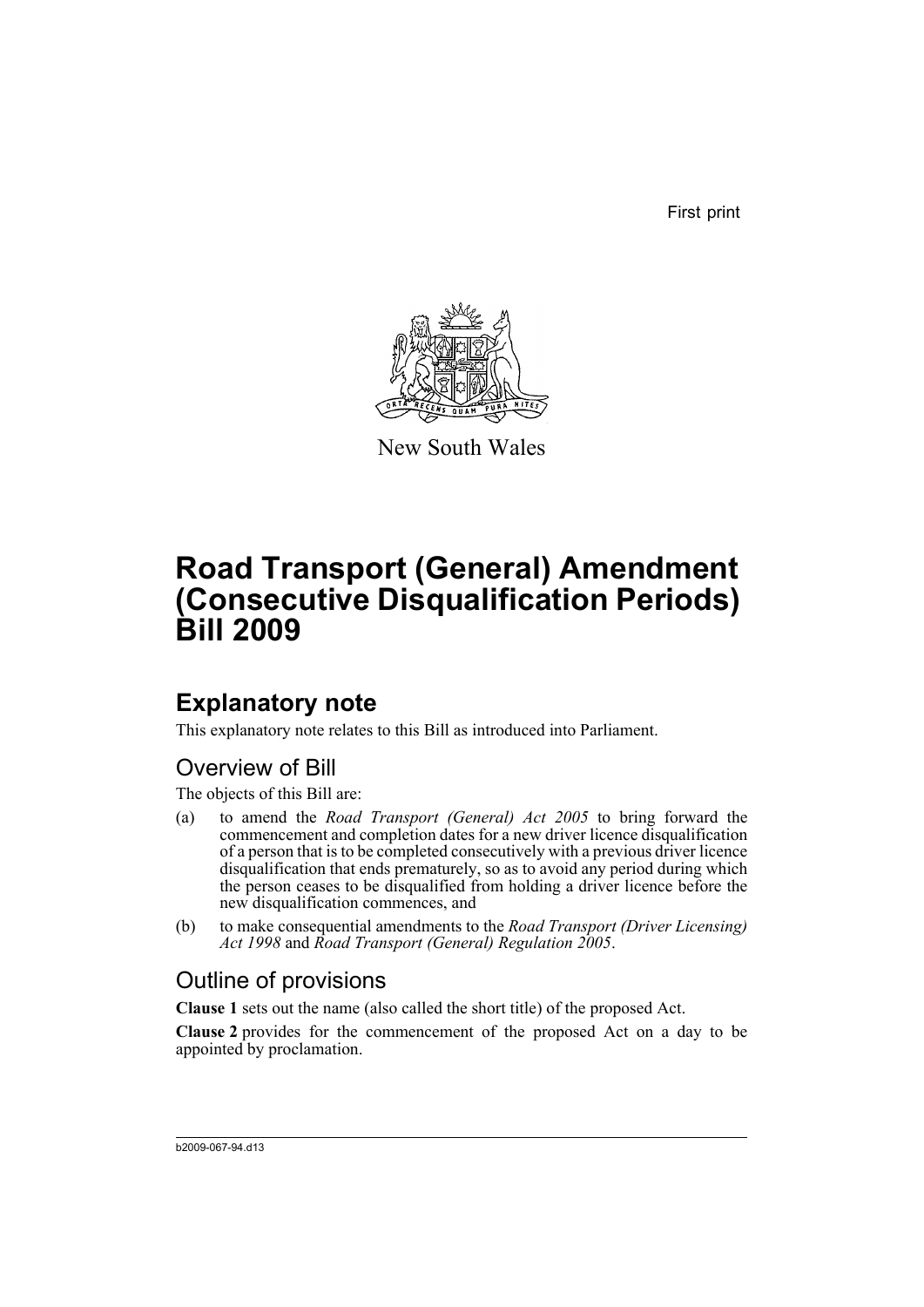Explanatory note

### **Schedule 1 Amendment of Road Transport (General) Act 2005 No 11**

**Schedule 1 [1]** inserts proposed section 188A in the *Road Transport (General) Act 2005* to bring forward the commencement and completion dates of consecutive driver licence disqualifications in the circumstances referred to in the Overview. **Schedule 1 [2]–[4]** make consequential amendments to sections 189 and 201 of that Act.

**Schedule 1 [5]** amends clause 1 of Schedule 1 to the *Road Transport (General) Act 2005* to enable the Governor to make regulations of a savings or transitional nature consequent on the enactment of the proposed Act.

**Schedule 1 [6]** inserts a provision in Schedule 1 to the *Road Transport (General) Act 2005* to ensure that proposed section 188A extends to driver licence disqualifications imposed before the commencement of the proposed section that have already commenced when, or will commence after, the proposed section commences.

## **Schedule 2 Consequential amendment of other legislation**

**Schedule 2.1** amends section 25A of the *Road Transport (Driver Licensing) Act 1998* to make it clear that a driver does not commit the offence of driving while disqualified in relation to a disqualification period the commencement and completion dates of which have been altered by operation of proposed section 188A of the *Road Transport (General) Act 2005* unless the Roads and Traffic Authority has previously provided written notice of the altered dates to the driver. **Schedule 2.2** makes a consequential amendment to clause 6 of the *Road Transport (General) Regulation 2005*.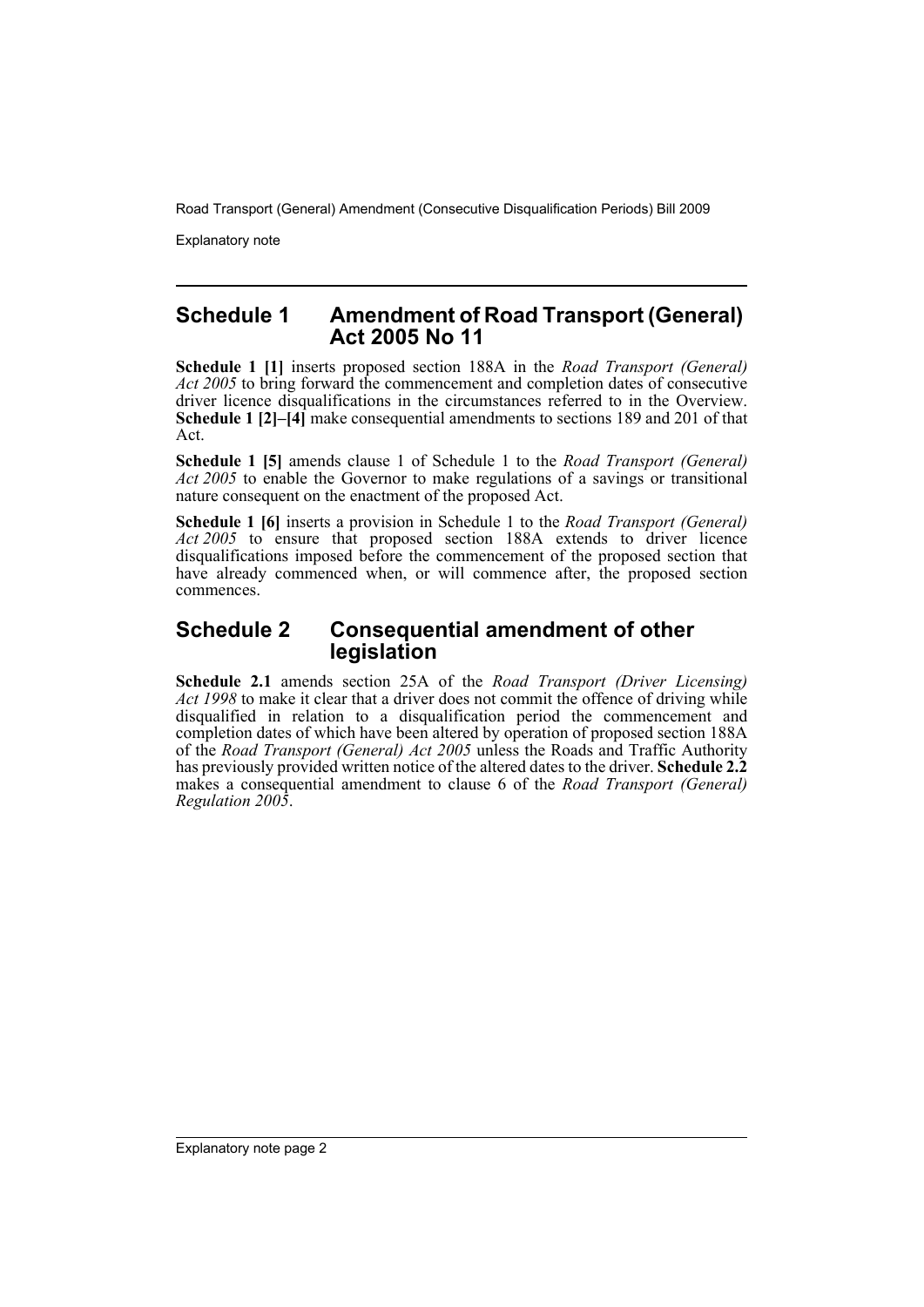First print



New South Wales

# **Road Transport (General) Amendment (Consecutive Disqualification Periods) Bill 2009**

## **Contents**

|    |                                                                 | Page |
|----|-----------------------------------------------------------------|------|
| 1. | Name of Act                                                     |      |
|    | 2 Commencement                                                  |      |
|    | Schedule 1 Amendment of Road Transport (General) Act 2005 No 11 | 3    |
|    | Schedule 2 Consequential amendment of other legislation         |      |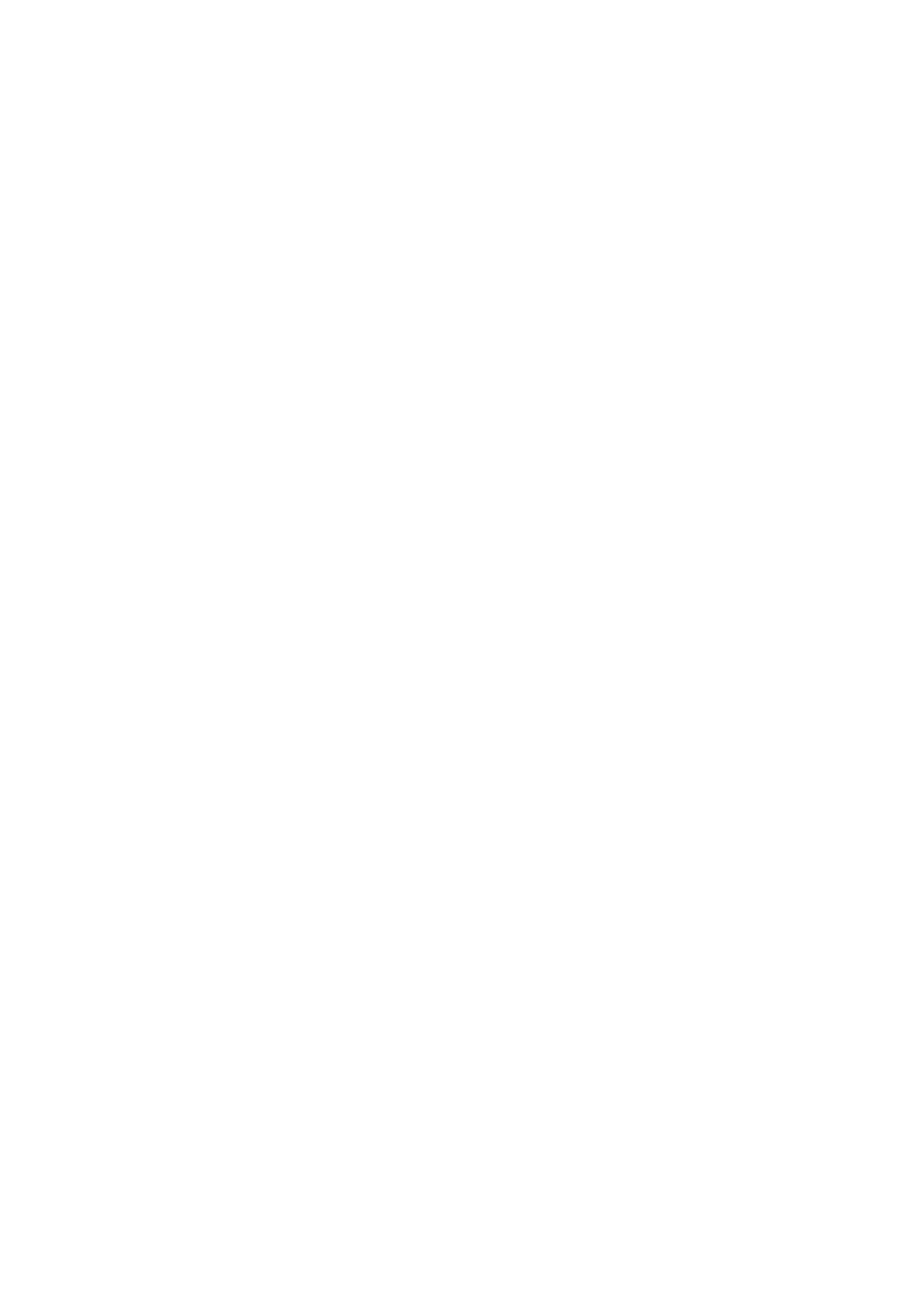

New South Wales

# **Road Transport (General) Amendment (Consecutive Disqualification Periods) Bill 2009**

No , 2009

## **A Bill for**

An Act to amend the *Road Transport (General) Act 2005* to make further provision for the commencement of consecutive driver licence disqualifications and to make consequential amendments to certain other legislation.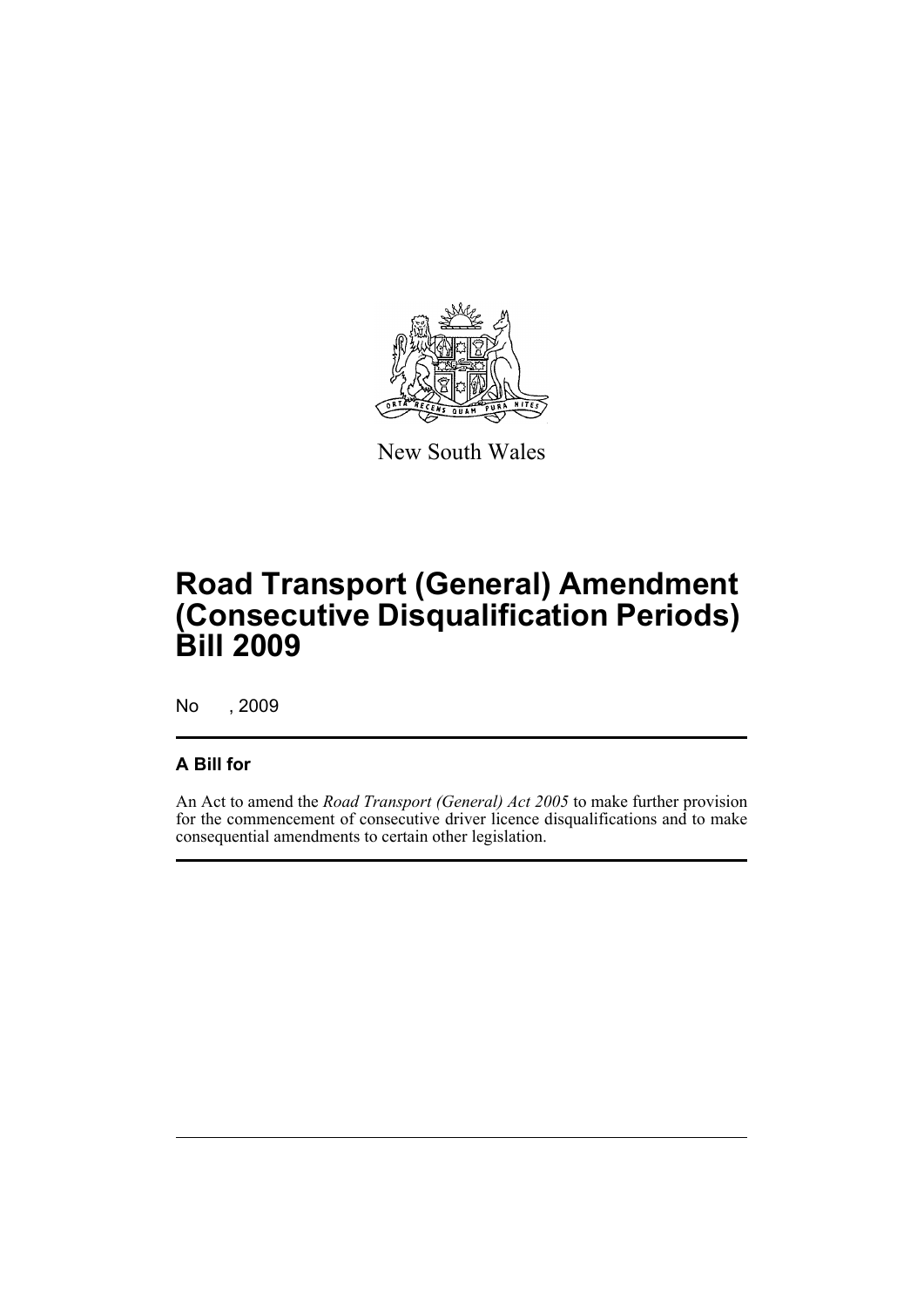<span id="page-5-1"></span><span id="page-5-0"></span>

| The Legislature of New South Wales enacts:                                                             |                     |  |  |
|--------------------------------------------------------------------------------------------------------|---------------------|--|--|
| Name of Act                                                                                            | $\overline{2}$      |  |  |
| This Act is the Road Transport (General) Amendment (Consecutive<br>Disqualification Periods) Act 2009. | 3<br>$\overline{4}$ |  |  |
| Commencement                                                                                           |                     |  |  |
| This Act commences on a day to be appointed by proclamation.                                           | 6                   |  |  |
|                                                                                                        |                     |  |  |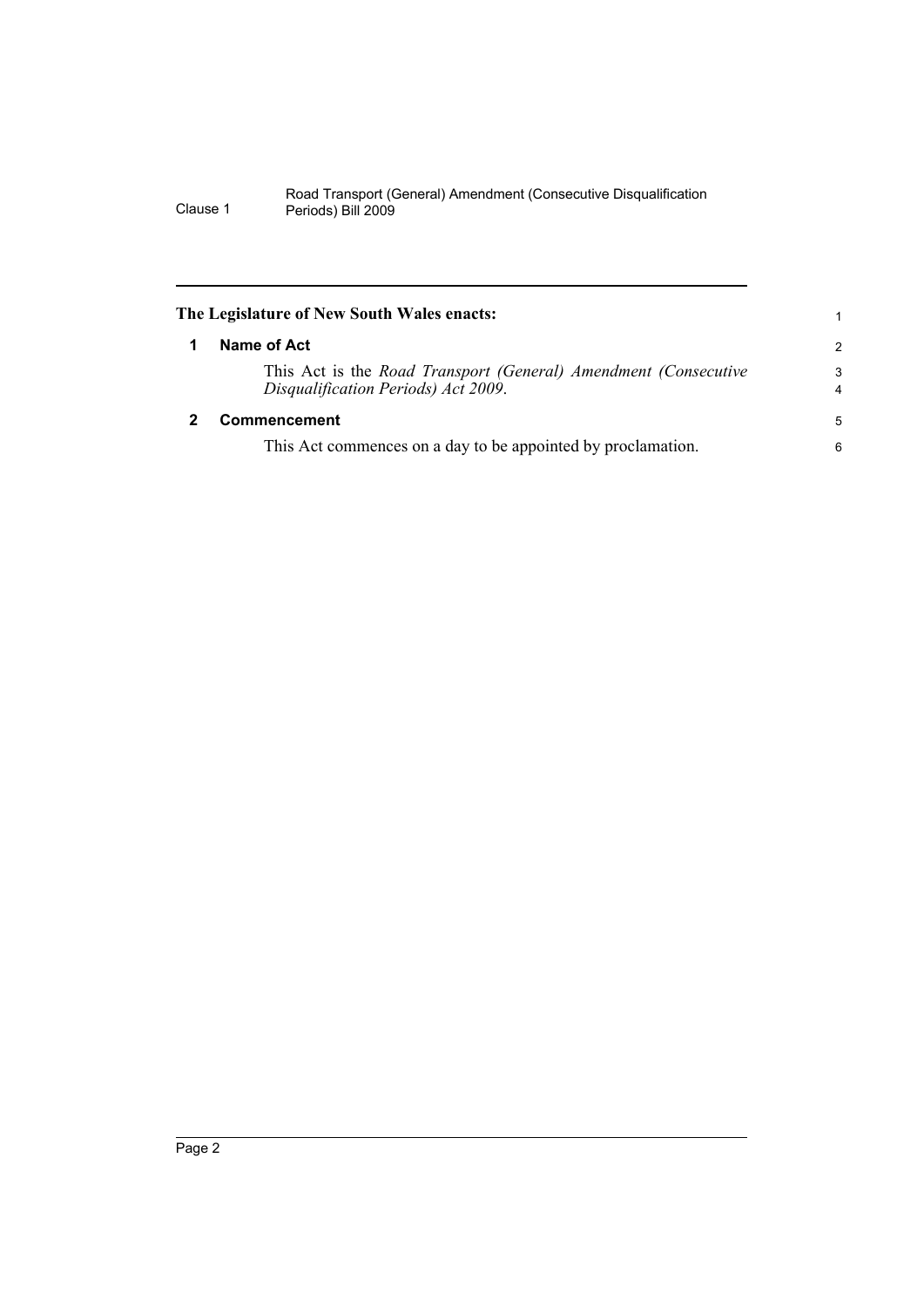Amendment of Road Transport (General) Act 2005 No 11 Schedule 1

1  $\mathfrak{p}$ 

 $\overline{a}$ 4

### <span id="page-6-0"></span>**Schedule 1 Amendment of Road Transport (General) Act 2005 No 11**

#### **[1] Section 188A**

Insert after section 188:

#### **188A Bringing forward of consecutive disqualification periods to avoid orphan periods**

- (1) This section applies to a licence disqualification (an *orphan licence disqualification*) imposed on a person if:
	- (a) the licence disqualification is to be completed consecutively with another licence disqualification (the *primary licence disqualification*) for the person, and
	- (b) the primary licence disqualification ends prematurely because it is annulled, quashed or set aside, or is varied to shorten its period, before the date for its completion (whether or not the disqualification has already commenced), and
	- (c) the premature ending of the primary licence disqualification results in a period (the *disqualification orphan period*) during which the person would, but for this section, not be disqualified from holding a driver licence before the consecutive licence disqualification commences.
- (2) An orphan licence disqualification is taken by operation of this section (and without the need for a further order of a court):
	- (a) to commence at the beginning of what would otherwise have been the disqualification orphan period, and
	- (b) to be completed after the expiry of a period that is equivalent in length to the period that the licence disqualification would have been in force if it had commenced and ended as intended.

**Note.** Section 25A (1A) of the *Road Transport (Driver Licensing)* Act 1998 provides that the driver of a motor vehicle who drives the vehicle during a period of licence disqualification the commencement and completion dates of which have been altered by operation of this section is not quilty of driving while disqualified unless the Authority has previously given written notice of the altered dates to the driver. However, the operation of this section in other contexts (such as when a person seeks to apply for a driver licence) is not affected.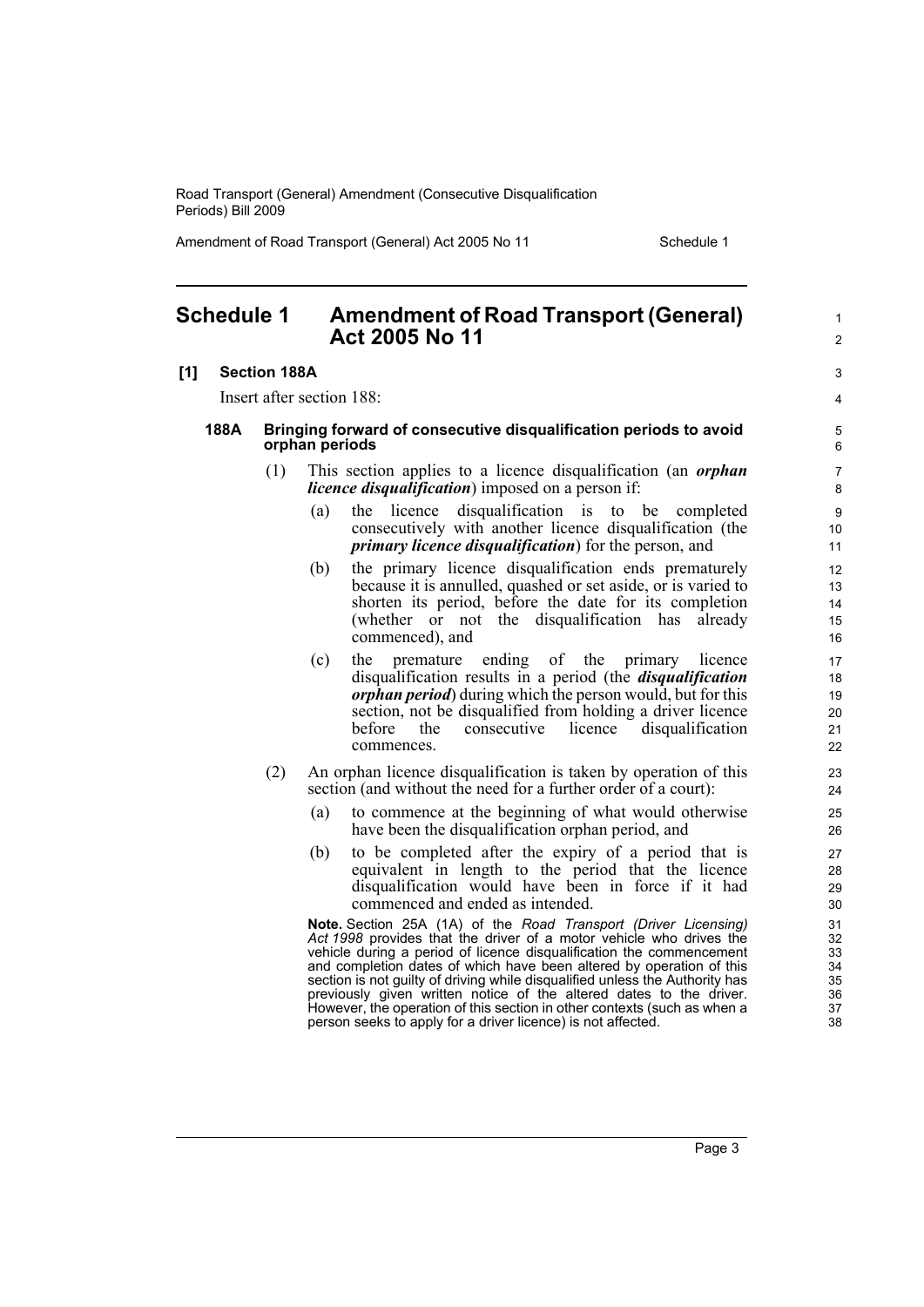- Schedule 1 Amendment of Road Transport (General) Act 2005 No 11
	- (3) If the operation of this section in bringing forward the commencement of an orphan licence disqualification would result in:
		- (a) any other licence disqualifications intended to be completed consecutively with any different licence disqualifications (whether or not the orphan licence disqualification) not having effect consecutively, or

(b) any other licence disqualifications intended to be wholly or partly completed concurrently with any different licence disqualifications (whether or not the orphan licence disqualification) not having effect concurrently,

the commencement and completion dates for each of those other licence disqualifications are also brought forward by operation of this section (and without the need for a further order of a court) to the extent necessary to ensure that they continue to have effect consecutively or concurrently, as the case may be.

- (4) If the primary licence disqualification is reinstated by a court (whether on appeal or otherwise) after this section operates to bring forward the commencement of the orphan licence disqualification, the balance of the reinstated primary licence disqualification remaining to be completed is, unless the court orders otherwise, to be completed:
	- (a) if only the commencement of the orphan licence disqualification is brought forward by operation of this section—immediately after the completion of that disqualification, or
	- (b) if the commencement of more than one consecutive licence disqualification is brought forward by operation of this section—immediately after the last of the consecutive licence disqualifications is completed.
- (5) For the purposes of this section, a licence disqualification is consecutive with another licence disqualification if it is to commence:
	- (a) when the other licence disqualification is completed, or
	- (b) on a date that coincides with the anticipated date for the completion of the other licence disqualification.
- (6) Nothing in this section limits any power that a court has:
	- (a) to make an order for licence disqualification (whether or not to be completed concurrently or consecutively with any other licence disqualification), or
	- (b) to annul, quash, set aside or vary a licence disqualification.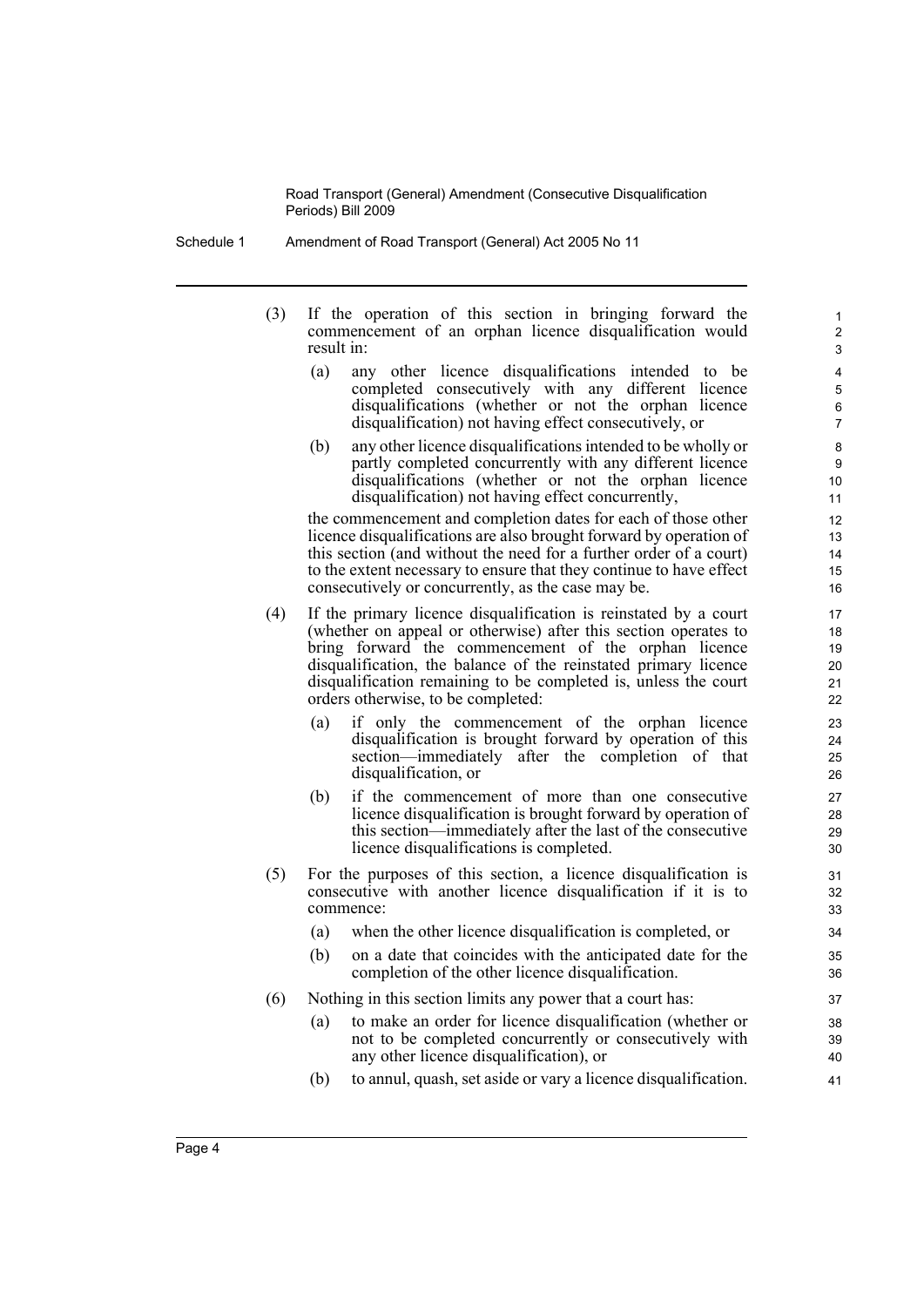Amendment of Road Transport (General) Act 2005 No 11 Schedule 1

|     | (7)                    | This section has effect despite anything to the contrary in:                                                                                                                                                                                                                                                                                                                | $\mathbf{1}$                      |
|-----|------------------------|-----------------------------------------------------------------------------------------------------------------------------------------------------------------------------------------------------------------------------------------------------------------------------------------------------------------------------------------------------------------------------|-----------------------------------|
|     |                        | the road transport legislation or any other Act or statutory<br>(a)<br>rule, and                                                                                                                                                                                                                                                                                            | $\overline{2}$<br>3               |
|     |                        | any order of a court that imposes a licence disqualification<br>(b)<br>(or a period for a licence disqualification) to which this<br>section applies.                                                                                                                                                                                                                       | $\overline{\mathbf{4}}$<br>5<br>6 |
|     | (8)                    | In this section:                                                                                                                                                                                                                                                                                                                                                            | $\overline{7}$                    |
|     |                        | <i>licence disqualification</i> means the disqualification of a person<br>under the road transport legislation from holding a driver licence<br>as a consequence of the person being convicted of an offence by<br>a court (whether or not the disqualification is imposed by an order<br>of a court).                                                                      | 8<br>9<br>10<br>11<br>12          |
| [2] |                        | <b>Section 189 Effect of disqualification</b>                                                                                                                                                                                                                                                                                                                               | 13                                |
|     |                        | Omit "under the road transport legislation" from section 189 (1).                                                                                                                                                                                                                                                                                                           | 14                                |
| [3] | <b>Section 189 (1)</b> |                                                                                                                                                                                                                                                                                                                                                                             | 15                                |
|     |                        | Insert "under the road transport legislation" after "a person is disqualified".                                                                                                                                                                                                                                                                                             | 16                                |
| [4] |                        | Section 201 Period of disqualification of habitual traffic offender                                                                                                                                                                                                                                                                                                         | 17                                |
|     |                        | Insert at the end of section 201 $(6)$ :                                                                                                                                                                                                                                                                                                                                    | 18                                |
|     |                        | Note. Section 188A brings forward a licence disqualification of a person<br>that is to commence on the completion of a previous licence<br>in circumstances where the previous<br>disqualification<br>licence<br>disqualification ends prematurely resulting in the person ceasing to be<br>disqualified for a period before the new licence disqualification<br>commences. | 19<br>20<br>21<br>22<br>23<br>24  |
| [5] |                        | Schedule 1 Savings, transitional and other provisions                                                                                                                                                                                                                                                                                                                       | 25                                |
|     |                        | Insert at the end of clause $1(1)$ :                                                                                                                                                                                                                                                                                                                                        | 26                                |
|     |                        | Amendment<br>Transport<br>(General)<br>Road<br>(Consecutive<br>Disqualification Periods) Act 2009                                                                                                                                                                                                                                                                           | 27<br>28                          |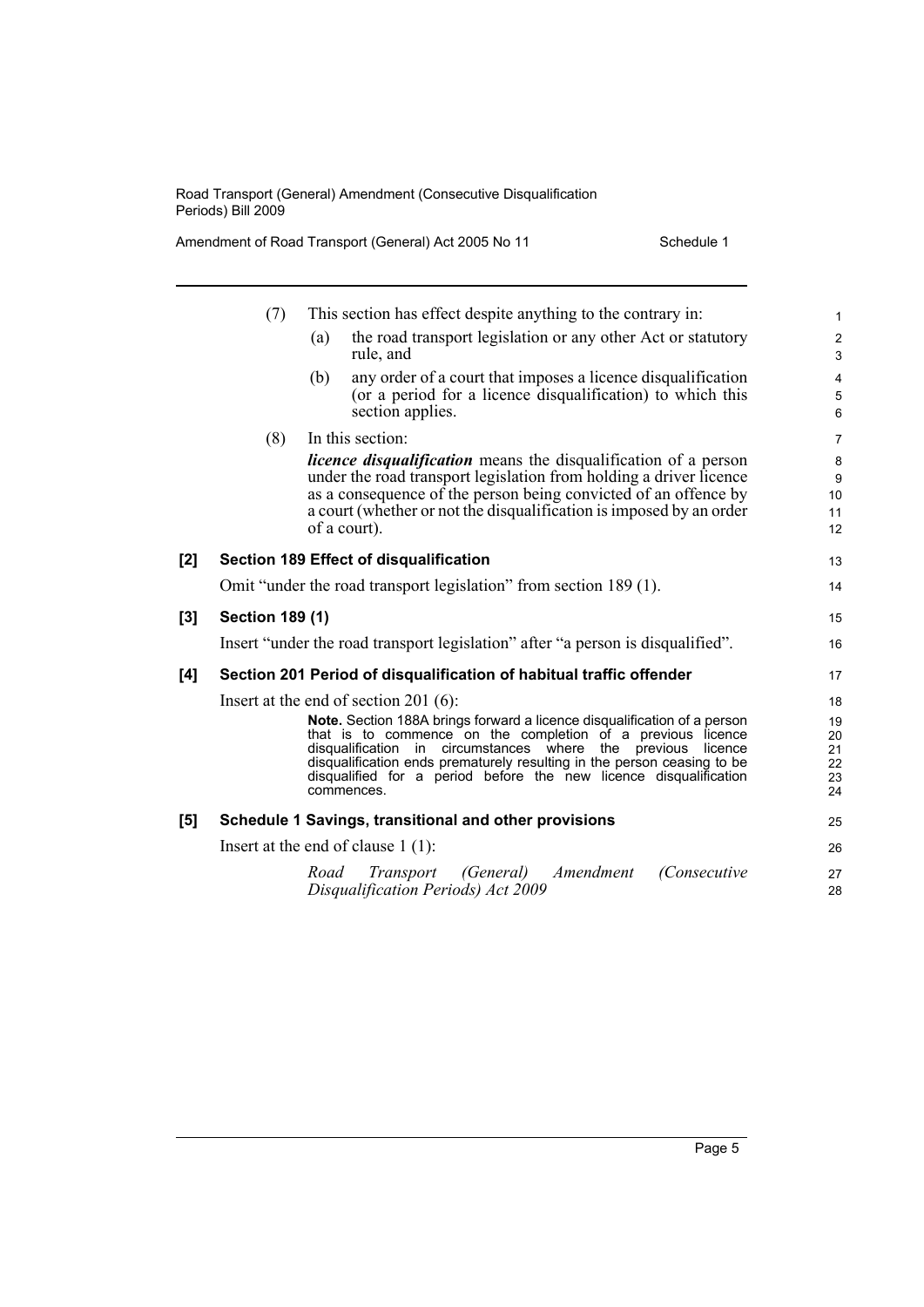#### **[6] Schedule 1**

Insert at the end of the Schedule (with appropriate Part and clause numbers):

1 2

### **Part Provisions consequent on enactment of Road Transport (General) Amendment (Consecutive Disqualification Periods) Act 2009**

#### **Application of section 188A to certain existing licence disqualifications**

- (1) Section 188A (as inserted by the amending Act) extends to a licence disqualification (an *existing licence disqualification*) that:
	- (a) was imposed before the relevant day, and
	- (b) had commenced (or had not yet commenced) immediately before the relevant day.
- (2) If a disqualification orphan period in relation to an existing licence disqualification was already in existence immediately before the relevant day, section 188A (as inserted by the amending Act) applies in relation to that licence disqualification as if the disqualification orphan period for the purposes of that section had come into existence on the relevant day.
- (3) In this clause:

*amending Act* means the *Road Transport (General) Amendment (Consecutive Disqualification Periods) Act 2009*.

*disqualification orphan period* and *licence disqualification* have the same meaning as they have in section 188A (as inserted by the amending Act).

*relevant day* means the day on which the amending Act commences.